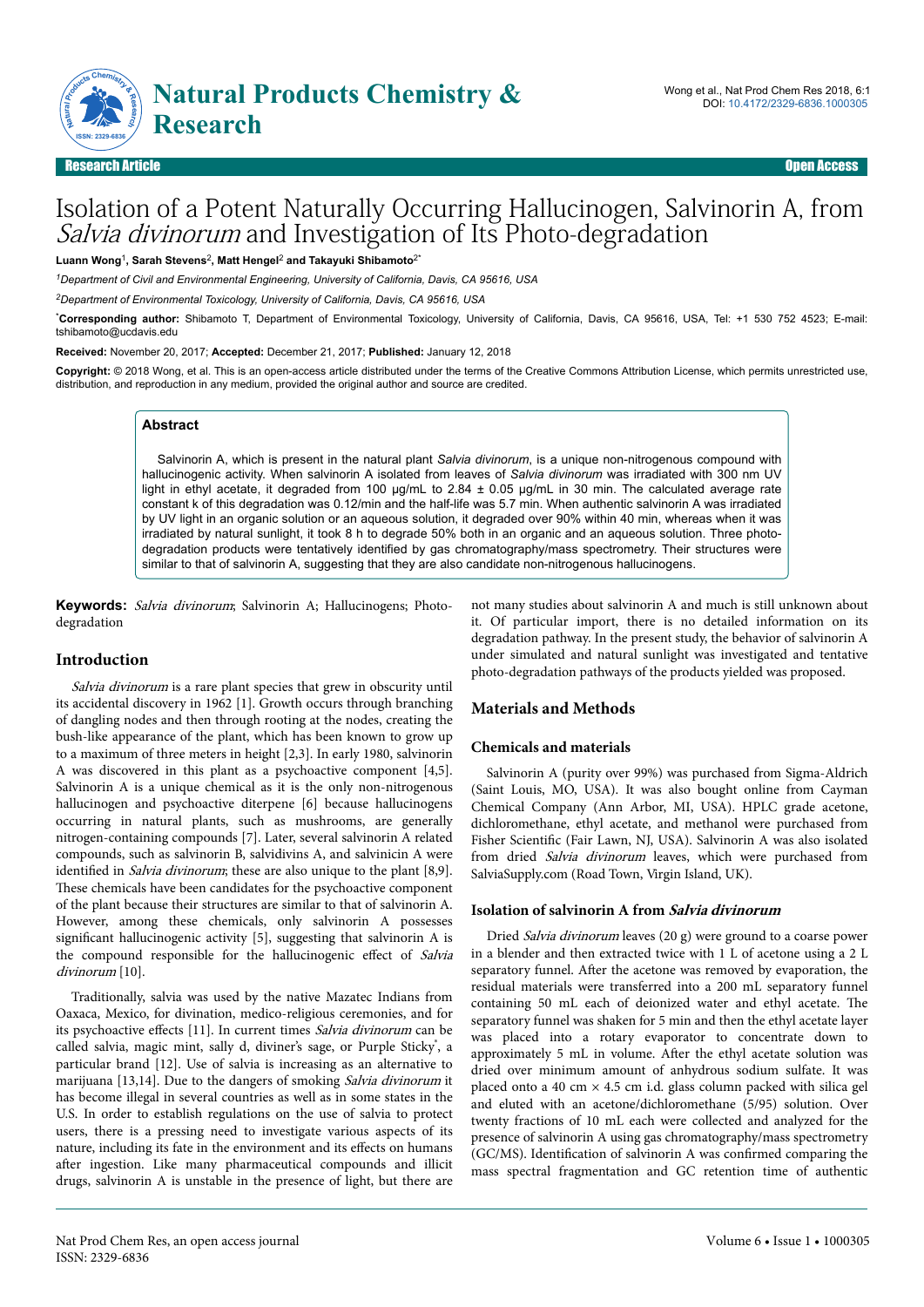Page 2 of 6

salvinorin A purchased from the commercial sources. Fractions found to contain salvinorin A were condensed and recrystallized using methanol to provide a 95% pure salvinorin A.

## **Photo-irradiation of salvinorin A from Salvia divinorum with a photo-reactor**

An ethyl acetate solution of salvinorin A (100 μg/mL) was placed into 8 quartz tubes (5 mL each), which were subsequently irradiated with UV light ( $\lambda$ =300 nm) in a Rayonet RPR-100 photochemical reactor (Branford, CT, USA) equipped with 163000 RPR UV bulbs. A tube was removed at each of the following time intervals, 1, 3, 5, 10, 15, 20, 25, and 30 min. Each reaction solution was analyzed for salvinorin A with the GC/FID.

Also, seven quartz tubes were filled with 4.2 mL each of aqueous solution (20 μg/mL) and irradiated with UV light. Tubes were removed after 5, 10, 20, 30, and 40 min of light exposure. An aqueous reaction solution from each tube (4 mL) was added to a Bond Elut<sup>®</sup> C-18 solid phase extraction (SPE) cartridge (Varian, Lake Forest, CA, USA) and eluted with 3 mL ethyl acetate. Нe resulting effluent was analyzed for salvinorin A using the GC/FID. Нe cartridges were conditioned with 5 mL each of deionized water, methanol, and ethyl acetate in series prior to use.

Salvinorin A is not directly soluble in water. Нerefore, 4.0 mg of salvinorin A was originally dissolved in 10 mL methanol to get a 400 μg/mL solution. To create a 20 μg/mL solution in deionized water, 2.5 mL of salvinorin A solution in methanol was diluted to 50 mL with deionized water.

## **Recovery efficiency test on salvinorin A from solid phase extraction (SPE)**

Нree concentrations (80, 100, and 150 μg/mL) of 50/50-water/ acetonitrile solution of standard salvinorin A were prepared and each solution was placed on a SPE cartridge of the type used above. After the water/acetonitrile was eluted, the cartridge was eluted with 5 mL ethyl acetate to recover salvinorin A. Нe ethyl acetate eluates were analyzed for salvinorin A by gas chromatography.

## **Photo-irradiation of salvinorin A with natural sunlight**

An ethyl acetate solution (150 μg/g) of salvinorin A (1 mL) was placed in 24 quartz tubes. One test tube was wrapped with aluminum foil and used as a control. One tube was removed every 1 h and analyzed for degradation products. Нe experiment was carried out on October 8, 2014, on the roof of Meyer Hall at the University of California, Davis. Нe samples were exposed from 9 am to 5 pm. Нe weather was sunny and clear throughout the day.

Also, 1 mL each of a solution (water/acetonitrile=50/50) containing 100 μg/g salvinorin A was placed in 24 quartz test tubes. Нe control test tube was wrapped with foil. All tubes were exposed to natural sunlight and analyzed in triplicate. Test tubes were removed every hour. The experiment was carried out on February 24, 2015, on the roof of Meyer Hall at the University of California, Davis. Нe samples were exposed from 9:15 am to 5:15 pm. Нe weather was sunny and clear. After irradiation, the samples were prepared in ethyl acetate solution using the SPE described above for GC/MS analysis.

## **Instrumental**

The irradiated samples were analyzed for salvinorin A by an Agilent 6890 series gas chromatograph coupled with a flame ionization detector (GC/FID). The GC was equipped with a 15.0 m  $\times$  250 µm  $\times$ 0.1 µm DB-1 fused silica capillary column (Aligent, Folsom, CA, USA).

Helium carrier gas flow rate was 1.0 mL/min. The GC oven temperature was held at 150°C for 1 min and then programmed to rise to 250°C at 30°C/min. Нe injector and detector temperatures were 300°C and 280°C, respectively.

All standards and irradiated samples were also analyzed by an Agilent Technologies 6890 N Gas Chromatograph interfaced to an Agilent Technologies 5973 Network Mass Selective Detector (GC/ MSD). The column used in the GC system was a 30 m  $\times$  250  $\mu$ m  $\times$  0.25 μm DB-1 fused silica capillary column (Aligent, Folsom, CA, USA). Helium carrier gas flow rate was 1.0 mL/min. The inlet and the GC/MSD interface were set to 250°C and 280°C, respectively. Нe initial oven temperature was 80°C and was held for 2 min, then programmed to rise to 280°C at 20°C/min. The final temperature was held for 8 min. The electron energy of the MS was 70 eV. The quadrupole mass spectrometer was set to scan from 50 to 550 m/z. Нe temperatures of the ionization source and the quadrupole were 230°C and 150°C, respectively.

Tentative identification of photo-degradation products was performed using our knowledge for elucidation of structures based on MS fragmentation. Also, the NIST02 mass spectral library (National Institute of Standards and Technology, Gaithersburg, MD, USA) and salvinorin A related compounds reported previously [15] were referred to for further confirmation of our identifications.

## **Results and Discussion**

As mentioned above, preparation of an aqueous salvinorin A is not easy because of its insolubility in water. However, salvinorin A was readily dissolved in a solution of water/acetonitrile (50/50). Нe preliminary experiments on photo-irradiation of salvinorin A in aqueous and water/acetonitrile solutions showed no significant difference. Therefore, a water/acetonitrile solution was used for further photo-degradation experiments.

The limit of detection (LOD) and the limit of quantitation for salvinorin A in an ethyl acetate solution determined according to a previously reported method [16] were 7.02 μg/mL and 23.4 μg/mL, respectively. Нese values are relatively high, but represent a very conservative estimate, since the instrument could actually produce a measurable peak at a concentration of 0.50 μg/mL in the present study.

The recovery efficiencies of SPE used were 79.82  $\pm$  0.80% for 80 μg/mL, 99.78 ± 1.94% for 100 μg/mL, and 94.35 ± 3.73% for 150 μg/mL from a water/acetonitrile solution.

Figure 1 shows the photo-degradation of salvinorin A isolated from the leaves of Salvia divinorum in ethyl acetate irradiated with 300 nm UV light for 30 min. Values are mean  $\pm$  SD (n=3). SD ranged from  $\pm$ 5.32 (3 min irradiation) to  $\pm$  0.03 (25 min irradiation) but the values less than ± 2.30 do not appear in Figure 1. Нe degradation occurred rather quickly. Salvinorin A (100 μg/mL) was degraded down to 2.84  $\pm$  $0.05$  μg/mL after 30 min. The calculated average rate constant k of this degradation was 0.12/min and the half-life was 5.7 min. Нe degradation rate constant and half-life were calculated using the following first-order reaction equations [17]: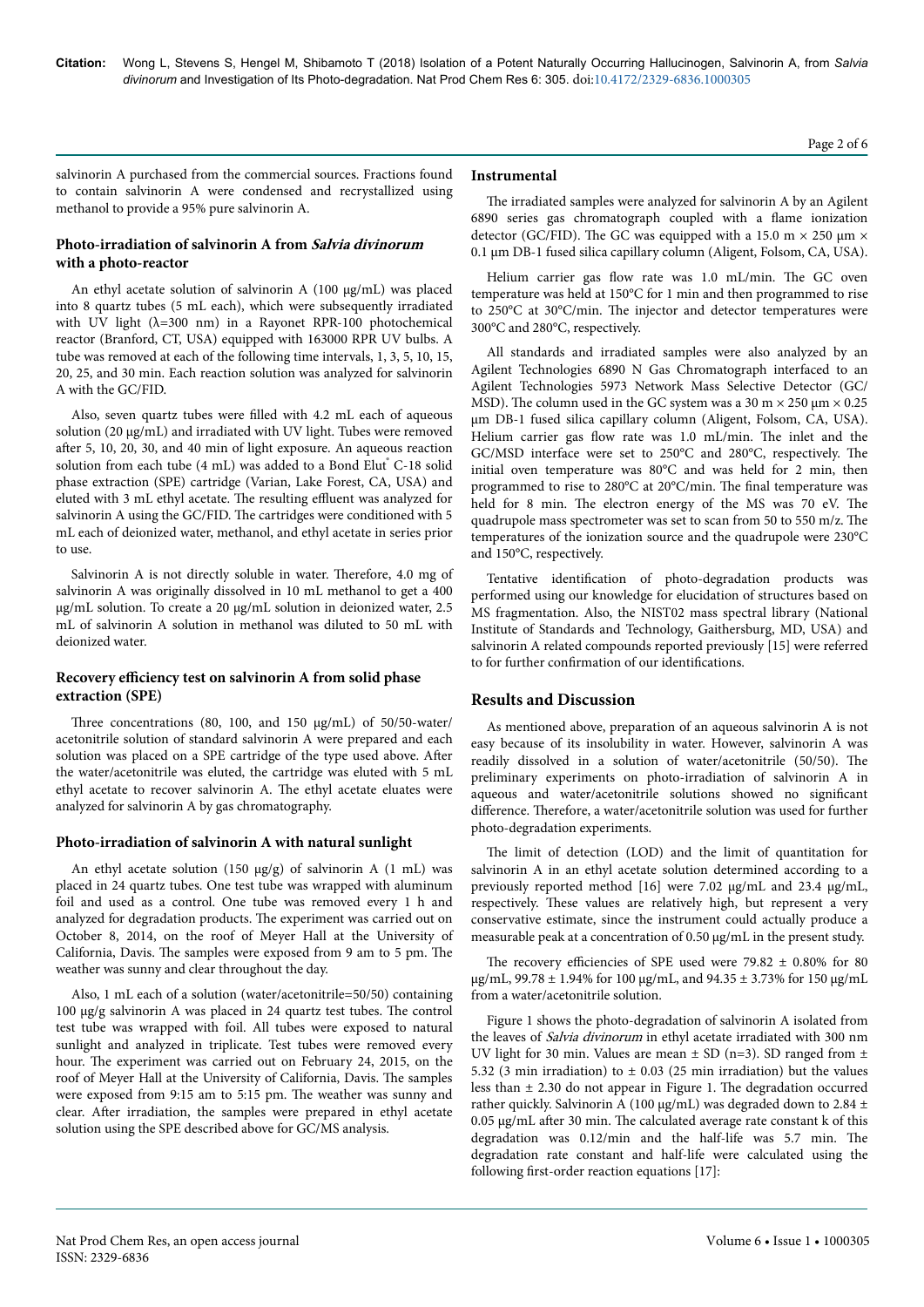$100.$ 

80

60

#### Page 3 of 6





the leaves of Salvia divinorum in ethyl acetate irradiated with 300 nm UV light for 30 min.

Where [Salvinorin  $A$ ]<sub>t</sub> represents the concentration of salvinorin A at time t,  $[Salvinorin A]_0$  represents the concentration of salvinorin A at time 0, k represents the rate constant, and  $t_{1/2}$  is the half-life. The rate constants were determined by plotting the graphs of In[Salvinorin  $A]_t$ / [Salvinorin A]<sub>0</sub> against time.

Figure 2 shows the photo-degradation of salvinorin A isolated from leaves of Salvia divinorum in water irradiated with 300 nm UV light for 40 min. Salvinorin A (20  $\mu$ g/mL) was degraded down to 3.15  $\pm$  0.01 μg/mL after 40 min. The calculated average rate constant of this degradation was 0.044/min and the half-life time was 16 min. When salvinorin A isolated from Salvia divinorum leaves was irradiated with 300 nm UV light in an ethyl acetate or water solution, it degraded almost three times slower in water than in ethyl acetate.





Figure 3 shows the photo-degradation of authentic salvinorin A in ethyl acetate and water/acetonitrile (50/50) solutions irradiated with 300 nm UV light for 40 min. Values are mean  $\pm$  SD (n=3). In the case of the ethyl acetate solution, SD ranged from ± 4.95 (10 min irradiation) to  $\pm$  0.05 (20 min irradiation); values less than  $\pm$  2.60 do not appear in Figure 3. Authentic salvinorin A degraded from 100 μg/mL to 8.33 μg/mL after 30 min UV irradiation. The calculated average rate constant of this degradation was 0.8/min and the half-life time was 8.7 min.

In ethyl acetate

In water/acetonitrile (50/50)



Figure 3: Results of photo-degradation of authentic salvinorin A in ethyl acetate and water/acetonitrile (50/50) solutions irradiated with 300 nm UV light for 40 min.

In the case of the water/acetonitrile (50/50) solution, SD ranged from  $\pm$  1.09 (10 min irradiation) to  $\pm$  0.01 (25 min irradiation); values less than ± 2.60 do not appear in Figure 3. Authentic salvinorin A degraded from 60 μg/mL to 2.86 μg/L after 30 min UV irradiation. The calculated average rate constant of this degradation was 0.09/min and the half-life time was 7.7 min.

Figure 4 shows the photo-degradation of authentic salvinorin A in ethyl acetate and water/acetonitrile (50/50) solutions irradiated with natural sunlight for 30 min. Values are mean  $\pm$  SD (n=3). In the case of an ethyl acetate solution, SD ranged from  $\pm$  8.16 (5 h irradiation) to  $\pm$ 2.51 (2 h irradiation); values less than  $\pm$  2.91 do not appear in Figure 4. Authentic salvinorin A degraded from 150 μg/mL to 71.89 μg/mL after 40 min sunlight irradiation. Нe calculated average rate constant of this degradation was 0.08/h and the half-life time was 8.84 h.

In the case of the water/acetonitrile (50/50) solution, SD ranged from  $\pm$  9.13 (5 min irradiation) to  $\pm$  2.54 (40 min irradiation); values less than ± 2.91 do not appear in Figure 4. Authentic salvinorin A degraded from 100 μg/mL to 40.03 μg/mL after 40 min sunlight irradiation. Нe calculated average rate constant of this degradation was 0.10/h and the half-life time was 6.82 h.

All figures exhibited similar patterns of first-order degradation curves. When salvinorin A from Salvia divinorum leaves was irradiated with 300 nm UV light in ethyl acetate or water, degradation occurred much faster in ethyl acetate than in water. This may be due to its lessened solubility in water because it degraded in water/acetonitrile solution almost as fast as in ethyl acetate. Also, Salvia divinorum leaves contain some water soluble chemicals which inhibit the photodegradation of salvinorin A. Нe results indicate that salvinorin A degrades readily by UV light, suggesting that it is important to prevent exposure to UV light for determination of the levels of salvinorin A in natural plants after collection.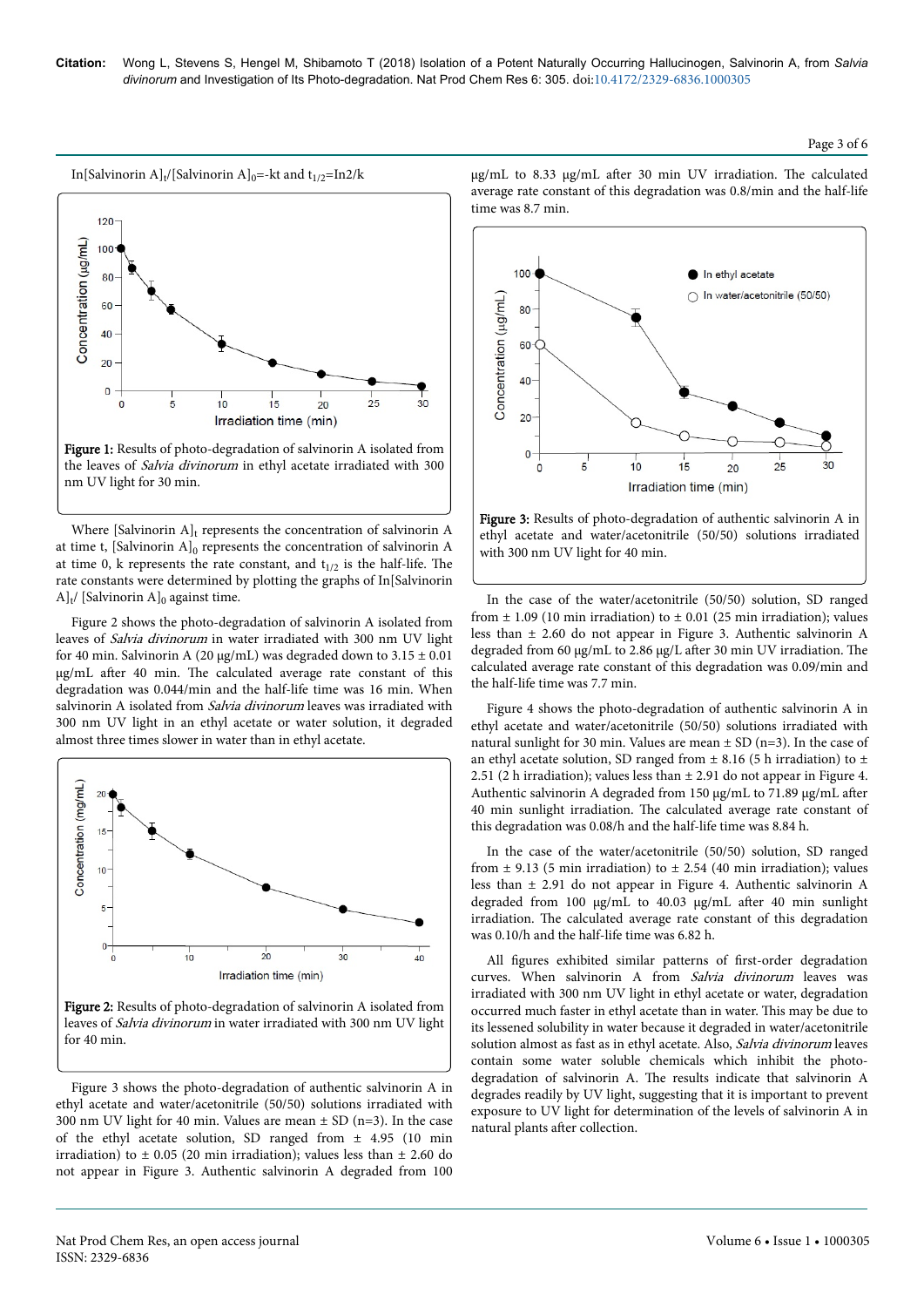#### Page 4 of 6



Figure 4: Results of photo-degradation of authentic salvinorin A in ethyl acetate and water/acetonitrile (50/50) solutions irradiated with natural sunlight for 30 min.

The degradation rates calculated are at a rather accelerated rate based on high UV exposure. A study of the metabolism of salvinorin A in rat plasma found a degradation rate of 0.11/h and a half-life of 6.30 h at 25°C [18]. This study also found that increasing the temperature increased the rate of degradation with less than two percent of the original salvinorin A present in the sample after incubation at 37°C, or body temperature, for 24 h. However, the degradation rate of salvinorin A by a living organism is comparable to that of UV irradiation. Нe quick breakdown of salvinorin A in living organisms may account for the short duration of its hallucinogenic effects.

Figure 5 shows a typical gas chromatogram of a sunlight irradiated (20 min) sample in ethyl acetate. Refer to Table 1 for details of the degradation products tentatively identified. Gas chromatography has been used widely for analysis of plant extracts [19].

| Compound     | <b>Systematic name</b>                                                                                                                                            | <b>GC</b><br>retention<br>time (min) | MS fragment, m/z (%)                                                                                                                              |
|--------------|-------------------------------------------------------------------------------------------------------------------------------------------------------------------|--------------------------------------|---------------------------------------------------------------------------------------------------------------------------------------------------|
| Salvinorin A | methyl (2S,4aR,6aR,7R,9S,10aS,10bR)-9-<br>(acetyloxy)-2-(furan-3-yl)-6a,10b-<br>dimethyl-4,10-dioxo-dodecahydro-1H-<br>naphthol2,1-clpyran-7-carboxylate          | 18.26                                | 432 (M+, 11.0), 404 (8.5), 359 (8.0), 318 (6.4), 273 (23.8), 220 (12.1), 166<br>$(15.6)$ , 121 $(19.7)$ , 94 $(100)$ , 43 $(41.9)$                |
| Compound I   | (4S,4aR,5S,6R,8aR)-5-[2-(3-<br>methyl<br>furyl)ethenyl]-4-<br>hydroxy-6(hydroxymethyl)-5,8a-<br>dimethyl-3,4,4a,5,6,7,8,8a-octahydro-1-<br>naphthalenecarboxylate | 14.04                                | 360 (M+, 33.1), 342 (6.4), 328 (8.3), 301 (85.7), 283 (18.6), 245 (37.6), 121<br>$(100)$ , 107 $(56.6)$ , 95 $(80.8)$ , 81 $(58.0)$ , 55 $(31.6)$ |
| Compound II  | (6aR, 7R, 10bR)-2-(furan-3-yl)-6a,<br>methyl<br>10bdimethyl-4,10 -dioxo-1,4,4a,5,6,6a,<br>7,10,10a,10b-decahydro-2Hbenzolfl<br>isochromene-7-carboxylate          | 14.80                                | 372 (M+, 64.4), 340 (9.4), 312 (100), 297 (39.9), 253 (16.1), 173 (39.7), 159<br>(28.6), 145 (64.2), 131 (35.2), 105 (28.2), 91 (47.6), 55 (19.2) |
| Compound III | (2R, E)-2-((4aR,6R)-5-formyl-3-<br>methvl<br>(furan3-yl)-4a,6-dimethyl<br>-1-<br>oxooctahydro-1Hisochromen-6-yl)-4-(prop-1-<br>en-2-yloxy) but-3enoate            | 17.20                                | 432 (M+, 15.1), 404 (25.8), 318 (12.6), 273 (79.6),<br>2.6 (33.4), 146 (28.6), 121 (47.5), 107 (22.5),<br>94 (100), 81 (13.2), 55 (26)            |

Table 1: Photo-degradation products and salvinorin A identified in an ethyl acetate solution of authentic salvinorin A irradiated with 300 nm UV light.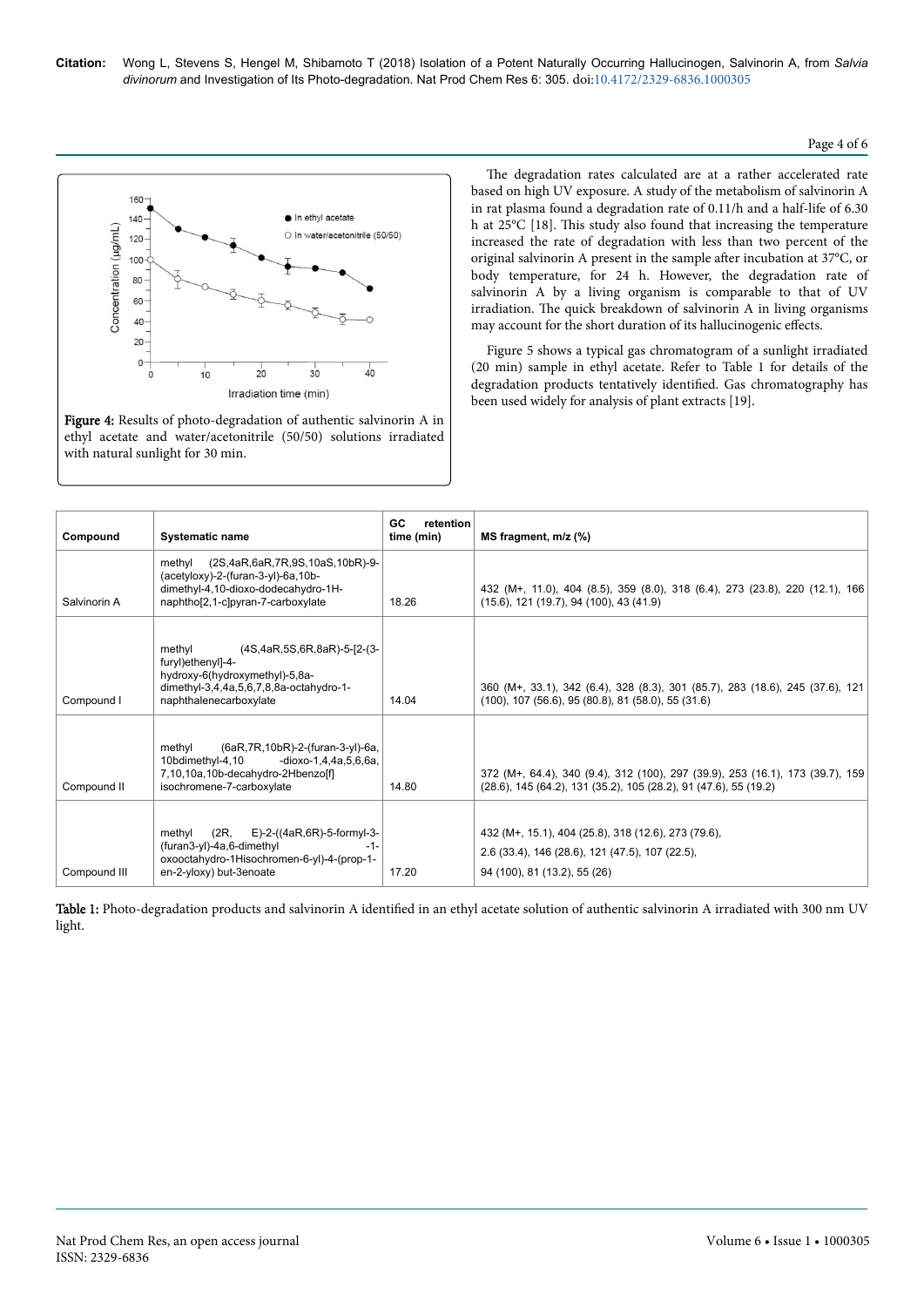



Figure 6 presents proposed formation pathways of these compounds. Identification of salvinorin A in this sunlight irradiated solution was confirmed using an authentic chemical purchased from commercial sources. Compound II was proposed to form from salvinorin A via a Norrish type I photo-reaction cleaving a bond between carbon numbers 1 and 2. Intermediate A was formed via hemolytic cleavage between carbon number 2 and acetate oxygen and subsequently Compound II was formed upon losing a hydrogen radical. Compound I may form through intermediate B from Compound II as shown in Figure 6. However, formation of this compound may come from other products. A previous study reported the presence of a similar compound, which has a saturated bond between carbon numbers 11 and 12 [15]. They proposed the structure of this compound using the 1H NMR spectrum.



Figure 6: Proposed formation pathways of the compounds tentatively identified in an ethyl acetate solution irradiated by sunlight for 20 min.

#### **Conclusion**

Naturally occurring hallucinogens containing no nitrogen atom, such as salvinorin A, are unique. Photo-degradation of salvinorin A occurs in relatively short time, suggesting that it is necessary to store in appropriate light-free conditions. In addition, salvinorin A produces various photo-degradation compounds, which may possess hallucinogenic effects. In the present study, salvinorin A isolated from a natural plant, Salvia divinorum, behaved the same as the authentic chemical. Detailed study of the hallucinogenic activity of these photodegradation products is in order.

#### **References**

- 1. [Wasson RG \(1962\) A new Mexican psychotropic drug from the mint](http://www.jstor.org/stable/41762226) family. Bot Mus Leaflets [Harvard Univ 20: 77-84.](http://www.jstor.org/stable/41762226)
- 2. Reisfeld AS (1993) Нe [Botany of Salvia divinorum \(Labiatae\). SIDA 15:](http://www.jstor.org/stable/41967014) [349-366.](http://www.jstor.org/stable/41967014)
- 3. Valdés LJIII, Hatfield [GM, Koreeda M, Paul AG \(1987\) Studies of Salvia](http://www.springerlink.com/index/X57261Q272668214.pdf) [divinorum \(Lamiaceae\), an hallucinogenic mint from the Sierra Mazateca](http://www.springerlink.com/index/X57261Q272668214.pdf) [in Oaxaca, central Mexico. Econ Bot 41: 283-291.](http://www.springerlink.com/index/X57261Q272668214.pdf)
- 4. [Ortega A, Blount JF, Manchand PS \(1982\) Salvinorin, a new trans](http://pubs.rsc.org/is/content/articlehtml/1982/p1/p19820002505)[neoclerodane diterpene from Salvia divinorum \(Labiatae\). J Chem Soc](http://pubs.rsc.org/is/content/articlehtml/1982/p1/p19820002505) [Perkin Trans 1: 2505-2508.](http://pubs.rsc.org/is/content/articlehtml/1982/p1/p19820002505)
- 5. Valdés LJIII, Butler WM, Hatfield [GM, Paul AG, Koreeda M \(1984\)](http://pubs.acs.org/doi/pdf/10.1021/jo00198a026) [Divinorin A, a psychotropic terpenoid, and divinorin B from the](http://pubs.acs.org/doi/pdf/10.1021/jo00198a026) [hallucinogenic Mexican mint, Salvia divinorum. Org Chem 49:](http://pubs.acs.org/doi/pdf/10.1021/jo00198a026) [4716-4720.](http://pubs.acs.org/doi/pdf/10.1021/jo00198a026)
- 6. Vortherms TA, Roth BL (2006) Salvinorin A: From natural product to human therapeutics. Mol Interventions 6: 257-265.
- 7. Nagy J, Veress T (2016) HPLC analysis of hallucinogenic mushroom alkaloids (Psilocin and psilocybin) applying hydrophilic interaction chromatography (HILIC). J Foren Res 7: 356-372.
- 8. [Harding WW, Tidgewell K, Schmidt M, Shah K, Dersch CM, et al. \(2005\)](http://pubs.acs.org/doi/abs/10.1021/ol0510522) [Salvinicins A and B, ne neoclerodane diterpenes from Salvia divinorum.](http://pubs.acs.org/doi/abs/10.1021/ol0510522) [Org Let 7: 3017-3020.](http://pubs.acs.org/doi/abs/10.1021/ol0510522)
- 9. [Shirota O, Nagamatsu K, Sekita S \(2007\) Neo-clerodane diterpenes from](http://pubs.acs.org/doi/abs/10.1021/np060456f) [the hallucinogenic sage Salvia divinorum. J Nat Prod 69: 1782-1786.](http://pubs.acs.org/doi/abs/10.1021/np060456f)